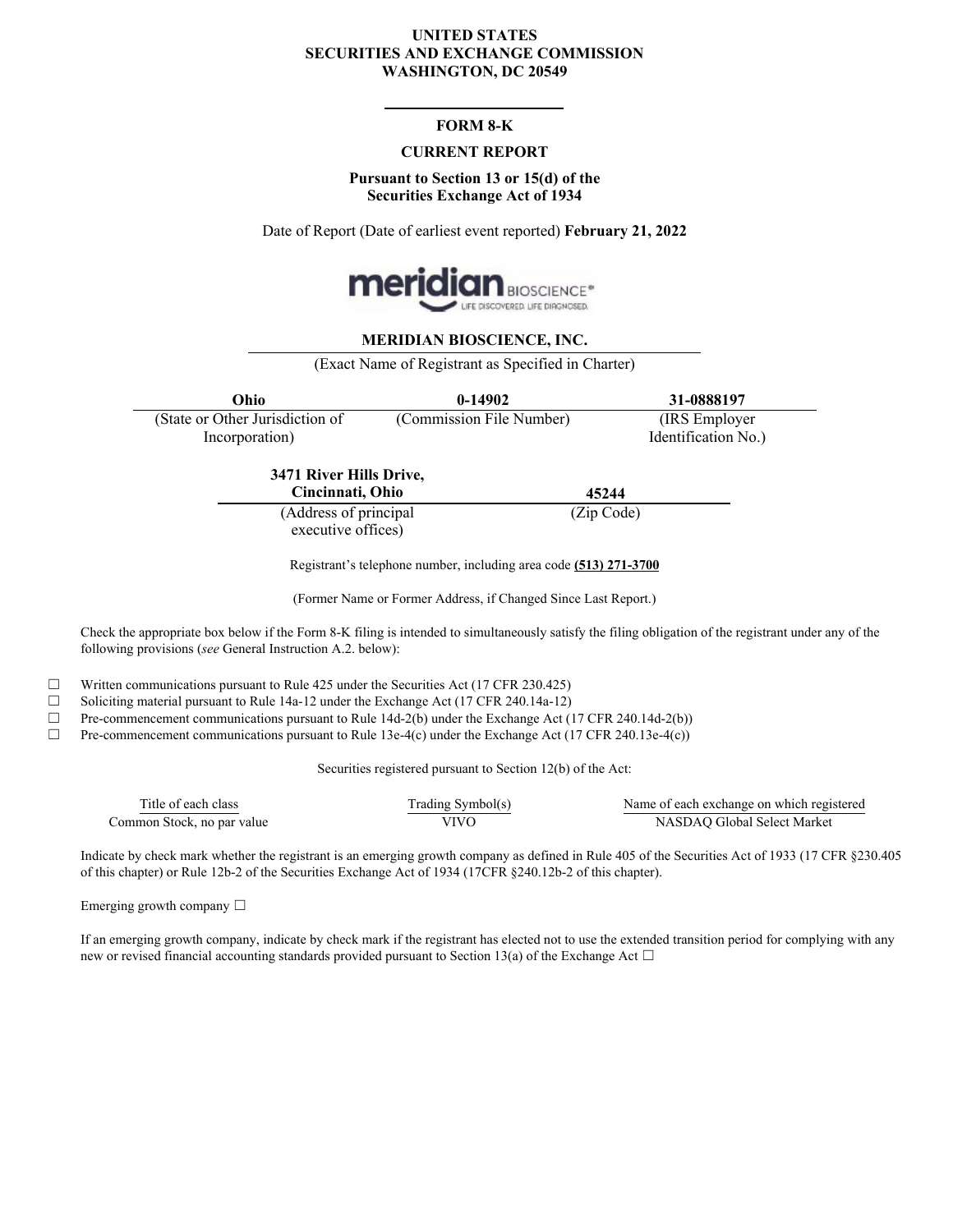## **Item 5.02. Departure of Directors or Certain Officers; Election of Directors; Appointment of Certain Officers; Compensatory Arrangements of Certain Officers.**

On February 21, 2022, Meridian Bioscience, Inc. (the "Company") announced the appointment of Andrew S. Kitzmiller to the position of Chief Financial Officer. A copy of the press release announcing the appointment is attached hereto as Exhibit 99.1.

Mr. Kitzmiller, age 42, had served as the Vice President, Chief Accounting Officer and Controller of Hillenbrand, Inc. (NYSE) since November 2019. Prior to his service with Hillenbrand, Mr. Kitzmiller served more than two years in senior finance roles at Milacron Holding Corp. ("Milacron"), as Vice President – Finance and Corporate Controller (April 2019 to November 2019) and as Corporate Controller (September 2017 to April 2019). (Hillenbrand acquired Milacron in November 2019.) Before joining Milacron, he served in a series of increasingly senior roles at GE Aviation, the aerospace division of General Electric Company ("GE"), from December 2012 through September 2017. These roles at GE included Controller – Additive, Aviation Supply Chain and Engineering Divisions (November 2016 to September 2017); Accounting Center of Excellence Leader (September 2014 to November 2016), including with controllership oversight of the Supply Chain and Engineering Divisions (April 2016 to November 2016); and two sequential assistant controller positions. Mr. Kitzmiller began his career in public accounting at Deloitte & Touche LLP.

The Company and Mr. Kitzmiller executed an Offer Letter dated February 8, 2022 related to his appointment which is effective as of February 21, 2022, Mr. Kitzmiller's start date. The Offer Letter provides that: (i) Mr. Kitzmiller's base salary shall be \$380,000 annually; (ii) Mr. Kitzmiller shall be eligible for participation in the Company's corporate incentive plan for fiscal year 2022 with a payout target of 55% of base salary; (iii) Mr. Kitzmiller shall be eligible to participate in the Company's performance based equity program; and (iv) Mr. Kitzmiller shall be entitled to other benefits to which other Company executive officers are entitled, including group insurance programs, profit sharing, 401k retirement and paid time off. On February 21, 2022, the Company issued Mr. Kitzmiller 7,500 restricted share units and options to purchase 5,000 shares of the Company's common stock pursuant to the Company's 2021 Omnibus Award Plan. The exercise price for the options is the closing price of shares of Company common stock on February 21, 2022.

Mr. Kitzmiller and the Company will execute the Change in Control Agreement and Non-Compete Agreement other executive officers at Meridian have signed.

There are no arrangements or understandings between Mr. Kitzmiller and any other person pursuant to which he was appointed as an officer of the Company. There are no family relationships between Mr. Kitzmiller and any director or executive officer of the Company, and he has no direct or indirect material interest in any transaction required to be disclosed pursuant to Item 404(a) of Regulation S-K.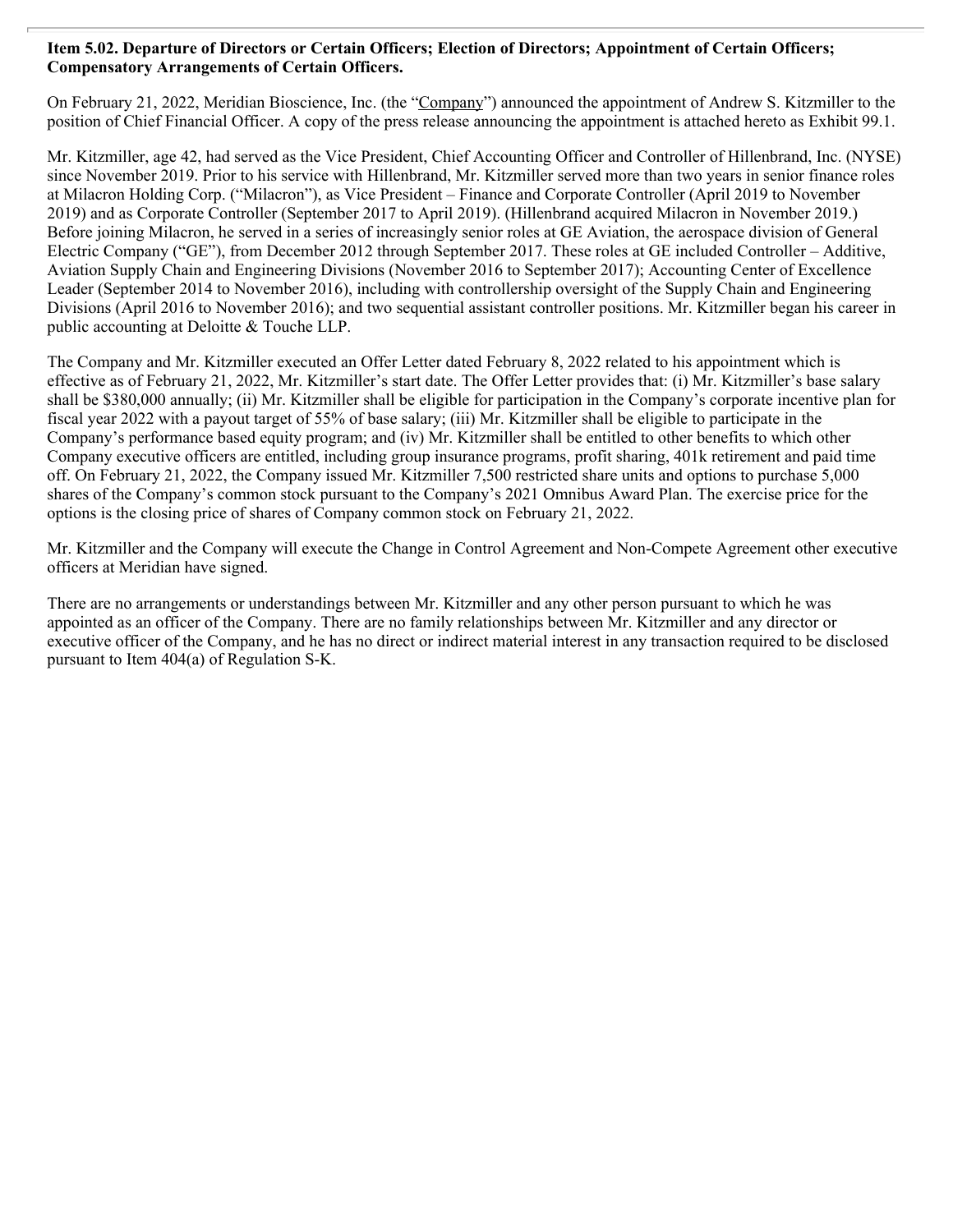# **Item 9.01. Financial Statements and Exhibits.**

**(d) Exhibits.**

- 10.1 **[Offer Letter dated February 8, 2022](#page-4-0) COVERGENS**
- 99.1 [Press release dated February 21, 2022](#page-6-0)
- 104 Cover Page Interactive Data File (embedded within the Inline XBRL document)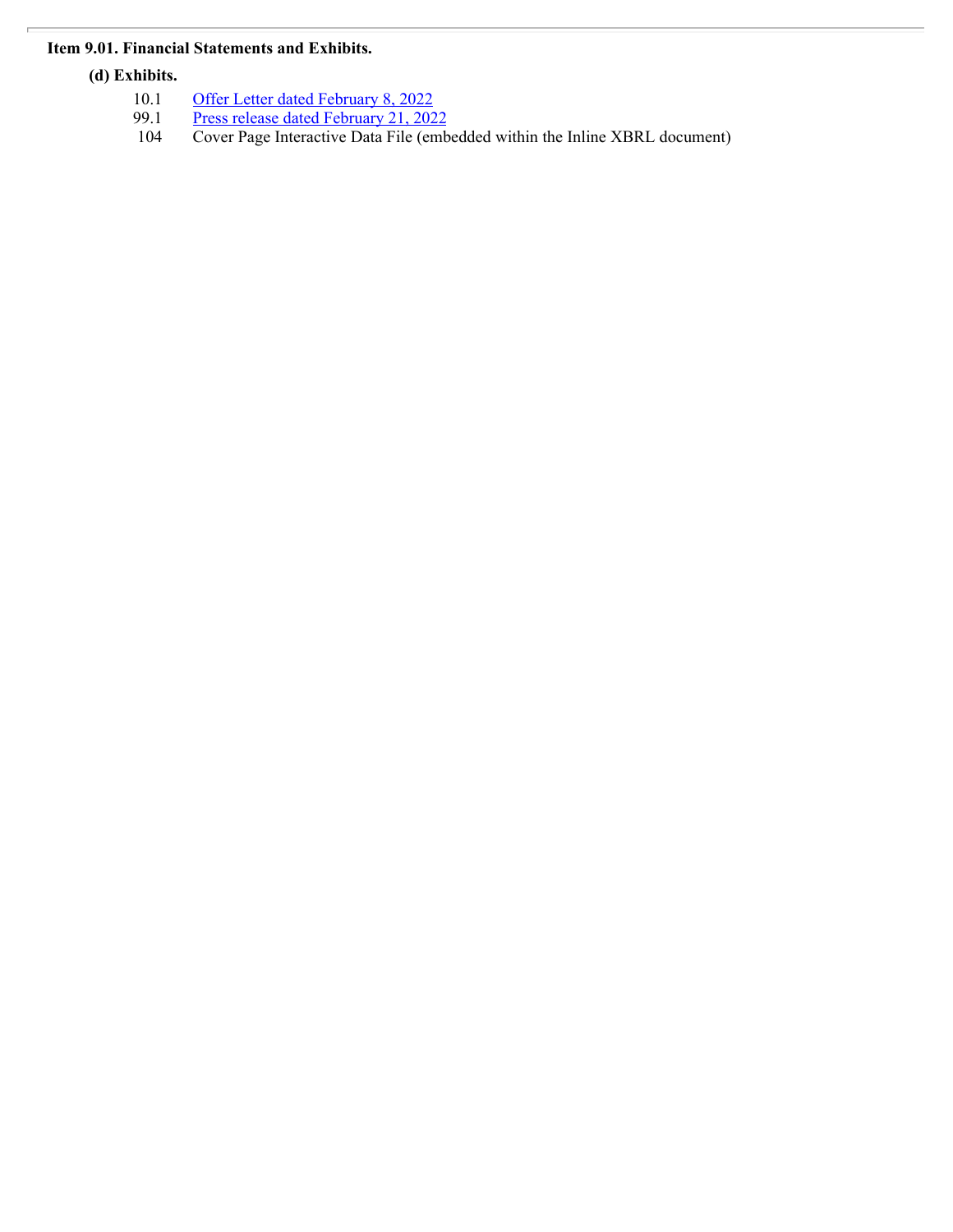Pursuant to the requirements of the Securities Exchange Act of 1934, the Registrant has duly caused this report to be signed on its behalf by the undersigned hereunto duly authorized.

MERIDIAN BIOSCIENCE, INC.

Date: February 21, 2022 By: /s/ Jack Kenny

Chief Executive Officer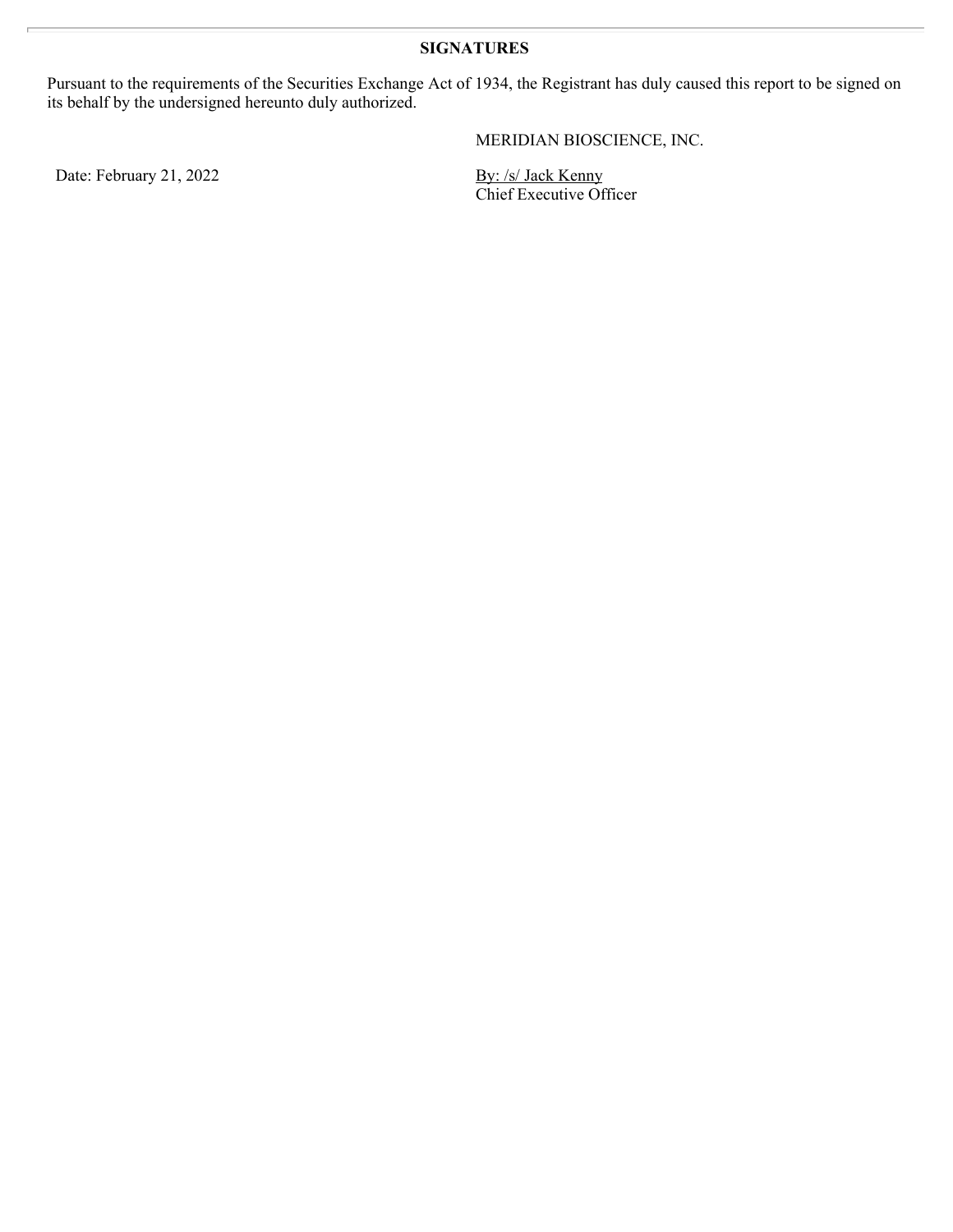<span id="page-4-0"></span>

 3471 River Hills Drive Cincinnati, OH 45244 513-271-3700 Meridianbioscience.com

February 8, 2022

Andrew S. Kitzmiller 9287 Steeplechase Drive Cincinnati, OH 45242

Dear Andrew,

This letter serves to confirm our offer, of the Chief Financial Officer position with Meridian Bioscience, reporting directly to the Jack Kenny, CEO. Your work location will be 3471 River Hills Dr, Cincinnati, OH 45244. Your tentative start date is February 21, 2022. This offer is as follows:

#### **COMPENSATION**

- · *Salary:* Your base salary will be **\$380,000** annually. You will be paid bi-weekly every other Friday.
- · *Annual Bonus:* You will be eligible for the corporate incentive plan fiscal year 2022 with a payout target of **55%** of your base salary. If you are hired after the first quarter of the fiscal year, your bonus payout will be prorated. The payout will be based on achievement of individual company objectives.
- · *Special Sign on Equity Award:* We are pleased to offer you **7,500** RSUs, and **5,000** Options upon hire, pursuant to the Meridian Stock Incentive Plan. In addition, you will be enrolled in the Performance-based equity plan as of date of hire.

# **EMPLOYEE BENEFITS**

- Group Insurance Programs: You are invited to participate in our health, dental, vision, life, and disability plans. Medical, Dental and Vision are effective on your hire date. The remaining benefits are effective on the first of the month following your hire date. Detailed information pertaining to these plans will be made available to you upon hire.
- · *401K Retirement:* Meridian offers participation in both a traditional 401(k) plan (pre-tax) and a Roth 401(k) plan (after-tax). Employees may participate in one plan or both plans upon hire. Employees may contribute up to 100% fy 8. 2022<br>
of the application<br>
settic represents o confirm our offs. of the Chief Financial Officer position with Meridian Bloscience, reporting directly to<br>
the financy, east to confirm our offs. of the Chief Financial O contributions to your account(s) upon enrollment. Meridian will match 100% of the first 4% of eligible compensation the Cross of the Meridian Sibok Total Critics (The principle in the matching in the matching contributions are the set of the China Critics (S. Kitzmiller KK and the set of the Chine Financial Officer position with Meridia 401(k) monies into our plan effective immediately. nore.<br>
Mark to confirm our offer of the Chief Financial Officer position with Meridian Bioscience, reporting directly to<br>
Mark Kenny. CEO: Your work location will be 3471 River Hills Dr, Cincinnal, OH 45244. Your tentative ENSATION<br>
Salary: Your base salary will be \$386,000 annually, You will be paid bi-weekly every other Friday.<br>
Annual Bonus: Your will be eligible for the corporate incentive plan fiscal year, your bonus payout large of 55%
- · *Profit Sharing Plan:* Our profit-sharing plan was established to let you share the profits of the Company and to provide you with additional retirement income. Employer profit sharing contributions are distributed during the first quarter of the calendar year. You will become eligible to participate in the plan on the 6-month anniversary of your contributions. All profit-sharing contributions are at Meridian's discretion and subject to Board of Directors approval.
- · *Long-Term Equity Incentive:* You will be eligible for a time and/or performance-based equity award at the next grant date, typically in November of each year. The form of the award may be stock options, restricted stock, or a Compensation Committee of the Board of Directors.
- Paid Time Off: You will be eligible for four weeks of vacation per year upon hire. Vacation days will accrue monthly beginning the first of the month following your hire date. Meridian provides nine designated holidays, ten sick days and five personal days per calendar year (prorated based on hire date).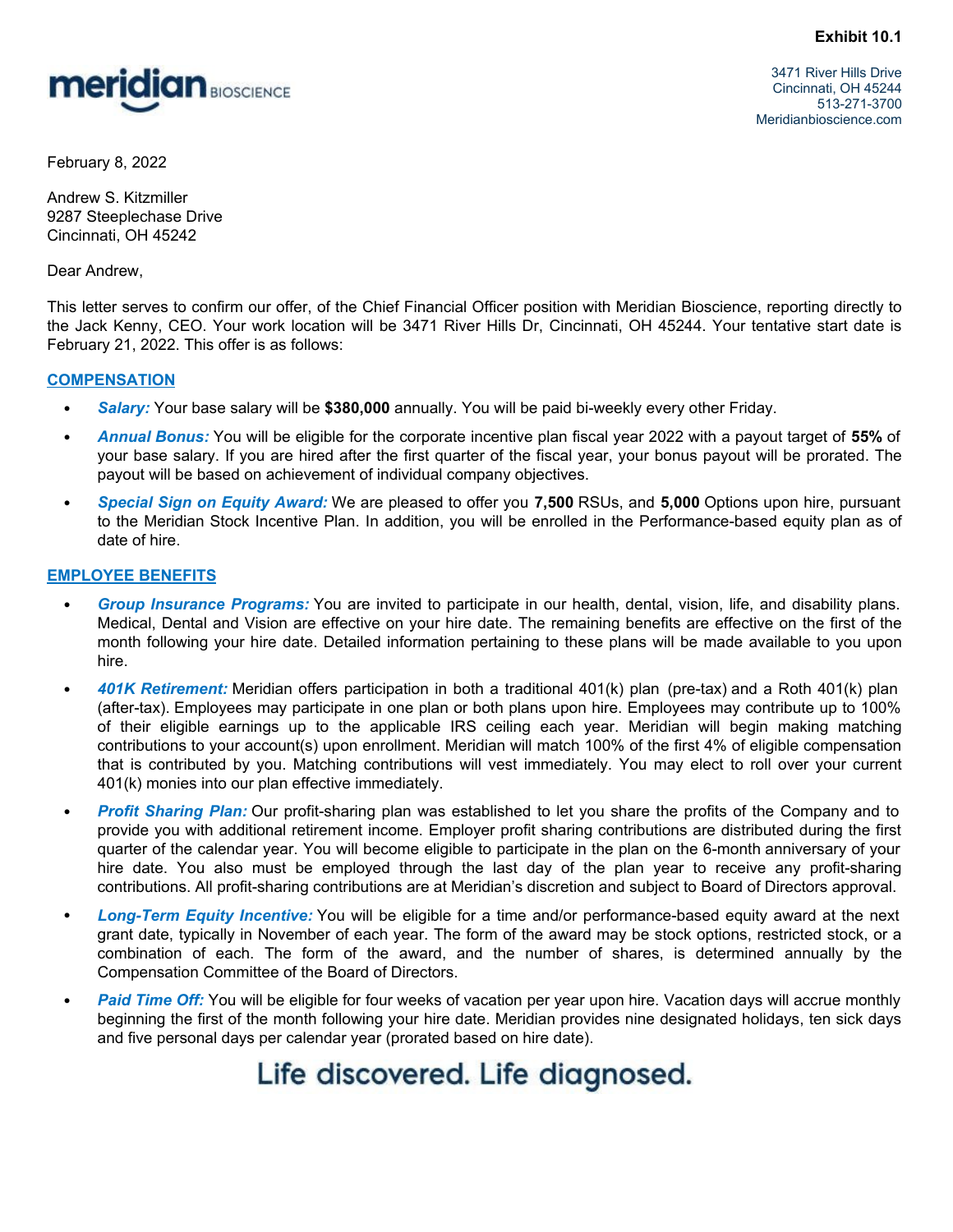Your employment is contingent upon the successful completion of our pre-hire process. We will be contacting you with Non-Solicitation, and Confidentiality Agreement.

Page 2<br>
Your employment is contingent upon the successful completion of our pre-hire process. We will be contacting you with<br>
drug test location details. As a condition of employment, all employees are required to sign a N We are very excited about the prospect of you joining Meridian. However, we recognize that you retain the option, as does Page 2<br>Mour employment is contingent upon the successful completion of our pre-hire process. We will be contacting you with<br>Aron-Solicitation, and Confidentiality Agreement.<br>We are very excited about the prospect of you jo Page 2<br>
Your employment is contingent upon the successful completion of our pre-hire process. We will be contacting you with<br>
drug test location details. As a condition of employment, all employees are required to sign a N contract for any specific period.

Should you have any questions about the contents of this offer please contact Melissa McCarey, Vice President, Global Human Resources.

As formal acceptance of this offer, please sign and return all pages of the offer letter and Non-Compete Agreement via DocuSign by February 9, 2022.

Sincerely,

MERIDIAN BIOSCIENCE, INC.

/s/ Jack Kenny

Jack Kenny Chief Executive Officer

**Enclosures** 

Accepted by:

/s/ Andrew Kitzmiller 8 February 2022

**Andrew Kitzmiller Date**

Life discovered. Life diagnosed.